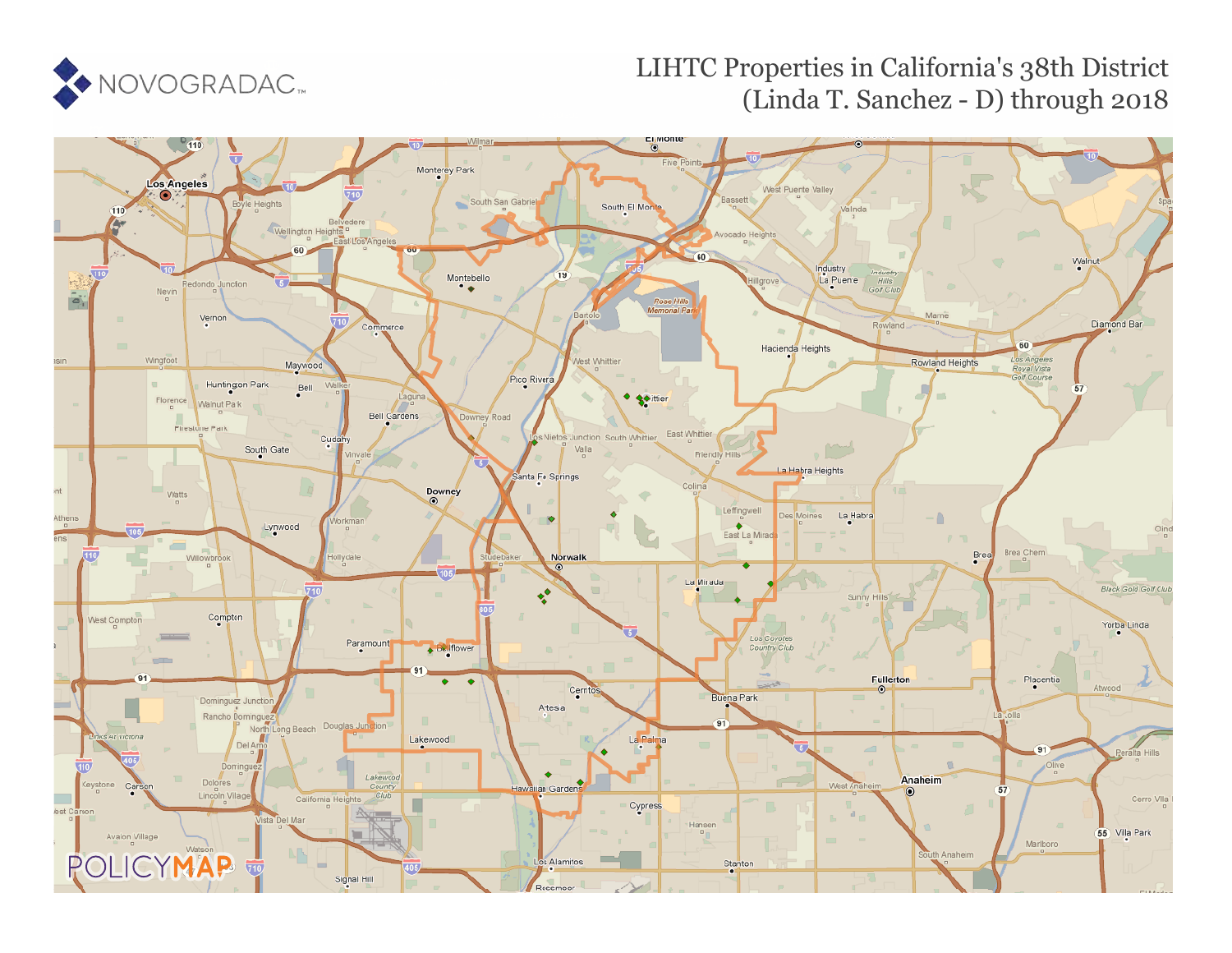## LIHTC Properties in California's 38th District Through 2018

| <b>Project Name</b>                       | <b>Address</b>                            | <b>City</b>             | <b>State</b> | <b>Zip Code</b> | Nonprofit<br><b>Sponsor</b> | <b>Allocation</b><br>Year | Annual<br><b>Allocated</b><br>Amount | in Service           | <b>Year Placed Construction</b><br><b>Type</b> | <b>Total</b><br><b>Units</b> | Low<br>Income<br><b>Units</b> | <b>Rent or</b><br>Income<br><b>Ceiling</b> | <b>Credit</b><br><b>Percentag Exempt</b><br>$\bullet$ | Tax-<br><b>Bond</b> | <b>HUD Multi-</b><br><b>Family</b><br><b>Financing/Rent</b><br>al Assistance |
|-------------------------------------------|-------------------------------------------|-------------------------|--------------|-----------------|-----------------------------|---------------------------|--------------------------------------|----------------------|------------------------------------------------|------------------------------|-------------------------------|--------------------------------------------|-------------------------------------------------------|---------------------|------------------------------------------------------------------------------|
| <b>SOMERSET GLEN</b><br><b>APTS</b>       | 13380<br>HILLSBOROUG LA MIRADA<br>H DR    |                         | CA           | 90638           | No                          | 1998                      | \$556,617                            | 1999                 | <b>New Construction</b>                        | 160                          | 160                           | 60% AMGI                                   | 30%<br>present<br>value                               | Yes                 |                                                                              |
| <b>LITTLE LAKE</b><br><b>VILLAGE APTS</b> | 10902 FULTON SANTA FE<br><b>WELLS AVE</b> | <b>SPRINGS</b>          | CA           | 90670           | No                          | 2002                      | \$537,500                            | 2003                 | New Construction                               | 144                          | 142                           | 60% AMGI                                   | 30%<br>present<br>value                               | Yes                 |                                                                              |
| PAVILION APTS                             | 8405<br>TELEGRAPH<br>RD                   | PICO RIVERA             | CA           | 90660           | $\mathbf{N}\mathbf{o}$      | 2001                      | \$322,172                            | 2000                 | Acquisition and<br>Rehab                       | 132                          | 129                           | 60% AMGI                                   | 30 %<br>present<br>value                              | Yes                 |                                                                              |
| <b>SAN ANTONIO</b><br><b>GARDEN</b>       | 13708 SAN<br><b>ANTONIO DR</b>            | <b>NORWALK</b>          | CA           | 90650           | No                          | 1998                      | \$452,966                            | 2000                 | <b>New Construction</b>                        | 65                           | 65                            | 60% AMGI                                   | 70%<br>present<br>value                               | No                  |                                                                              |
| <b>LA MIRADA SENIOR</b><br><b>APTS</b>    | 15811<br><b>ALICANTE RD</b>               | <b>LA MIRADA</b>        | CA           | 90638           | No                          | 1993                      | \$744,477                            | 1995                 | <b>New Construction</b>                        | 100                          | 100                           | 60% AMGI                                   | 70%<br>present<br>value                               | $\mathbf{No}$       |                                                                              |
| PIONEER GARDEN<br><b>APTS</b>             | 9039 PIONEER SANTA FE<br><b>BLVD</b>      | <b>SPRINGS</b>          | CA           | 90670           | $\mathbf{No}$               | 2000                      | \$380,027                            | 2001                 | Acquisition and<br>Rehab                       | 141                          | 140                           | 60% AMGI                                   | 30%<br>present<br>value                               | Yes                 |                                                                              |
| <b>HOOVER HOTEL</b>                       | 7035<br><b>GREENLEAF</b><br>AVE           | <b>WHITTIER</b>         | CA           | 90602           | No                          | 1999                      | \$484,122                            | 2001                 | Acquisition and<br>Rehab                       | 50                           | 49                            | 60% AMGI                                   | 70%<br>present<br>value                               | $\mathbf{No}$       |                                                                              |
| <b>BEVERLY TOWERS</b>                     | 1315 W                                    | BEVERLY BLVD MONTEBELLO | CA           | 90640           | No                          | 2003                      | \$383,914                            | 2001                 | Acquisition and<br>Rehab                       | 189                          | 189                           | 60% AMGI                                   | 30 %<br>present<br>value                              | Yes                 |                                                                              |
| CAMDEN PLACE APTS MONTECITO               | 4500<br>DR                                | <b>LA PALMA</b>         | CA           | 90623           | No                          | 1998                      | \$78,223                             | 1997                 | <b>New Construction</b>                        | 35                           | 35                            | 60% AMGI                                   | 30%<br>present<br>value                               | Yes                 |                                                                              |
| <b>WILLIAM PENN</b><br>MANOR              | 7025 FRIENDS WHITTIER<br>AVE              |                         | CA           | 90602           |                             | Insufficient<br>Data      | \$0                                  | Insufficient<br>Data | Not Indicated                                  | 74                           | $\bf{0}$                      |                                            | Not<br>Indicated                                      |                     |                                                                              |
| <b>ARTESIA SENIOR</b><br><b>CENTER</b>    | 10427 ARTESIA BELLFLOWER<br><b>BLVD</b>   |                         | CA           | 90706           | No                          | 1987                      | \$155,588                            | 1987                 | <b>New Construction</b>                        | 100                          | 54                            | <b>50% AMGI</b>                            | 70%<br>present<br>value                               | No                  |                                                                              |
| <b>BELLFLOWER</b><br><b>SENIOR CENTER</b> | 9919<br>RAMONA BELLFLOWER<br>ST           |                         | CA           | 90706           | No                          | 1988                      | \$69,109                             | 1988                 | Acquisition and<br>Rehab                       | 50                           | 20                            | 50% AMGI                                   | 70%<br>present<br>value                               | No                  |                                                                              |
| <b>CENTER POINTE</b><br><b>VILLAS</b>     | 11856 ORANGE NORWALK<br><b>ST</b>         |                         | CA           | 90650           | No                          | 2002                      | \$911,092                            | 2002                 | <b>New Construction</b>                        | 240                          | 236                           | 60% AMGI                                   | 30 %<br>present<br>value                              | Yes                 |                                                                              |

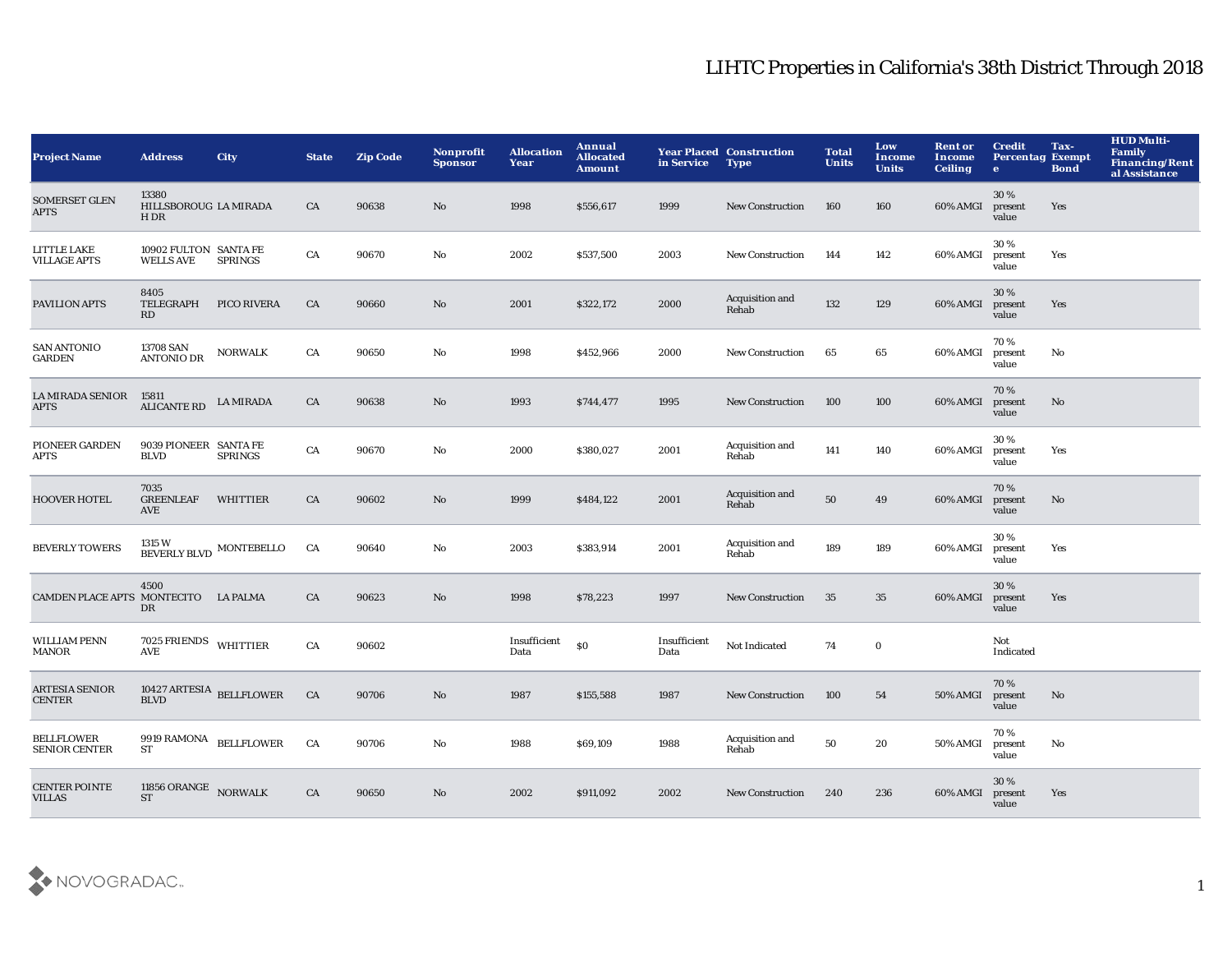## LIHTC Properties in California's 38th District Through 2018

| <b>Project Name</b>                                     | <b>Address</b>                                       | City              | <b>State</b> | <b>Zip Code</b> | <b>Nonprofit</b><br><b>Sponsor</b> | <b>Allocation</b><br>Year | Annual<br><b>Allocated</b><br><b>Amount</b> | in Service | <b>Year Placed Construction</b><br><b>Type</b> | <b>Total</b><br><b>Units</b> | Low<br><b>Income</b><br><b>Units</b> | <b>Rent or</b><br>Income<br><b>Ceiling</b> | <b>Credit</b><br><b>Percentag Exempt</b><br>$\mathbf{e}$ | Tax-<br><b>Bond</b> | <b>HUD Multi-</b><br>Family<br><b>Financing/Rent</b><br>al Assistance |
|---------------------------------------------------------|------------------------------------------------------|-------------------|--------------|-----------------|------------------------------------|---------------------------|---------------------------------------------|------------|------------------------------------------------|------------------------------|--------------------------------------|--------------------------------------------|----------------------------------------------------------|---------------------|-----------------------------------------------------------------------|
| <b>BELLFLOWER</b><br>TERRACE SENIOR<br><b>APTS</b>      | 9920 FLORA<br><b>VISTA ST</b>                        | <b>BELLFLOWER</b> | CA           | 90706           | No                                 | 2001                      | \$744,875                                   | 2002       | <b>New Construction</b>                        | 180                          | 178                                  | 60% AMGI                                   | 30%<br>present<br>value                                  | Yes                 |                                                                       |
| <b>BREEZEWOOD</b><br><b>VILLAGE APTS</b>                | 16000<br><b>GRAYVILLE DR</b>                         | <b>LA MIRADA</b>  | ${\rm CA}$   | 90638           | $\mathbf{N}\mathbf{o}$             | 2003                      | \$471,799                                   | 2002       | <b>New Construction</b>                        | 122                          | 120                                  | 60% AMGI                                   | 30%<br>present<br>value                                  | Yes                 |                                                                       |
| CASA LA PALMA APTS                                      | 7799 VALLEY<br>VIEW ST                               | <b>LA PALMA</b>   | CA           | 90623           | No                                 | 1998                      | \$873,846                                   | 1998       | Acquisition and<br>Rehab                       | 269                          | 269                                  | 60% AMGI                                   | 30%<br>present<br>value                                  | Yes                 |                                                                       |
| SUNSHINE TERRACE $10800$ LAUREL WHITTIER                |                                                      |                   | CA           | 90605           | No                                 | 1996                      | \$667,938                                   | 1998       | <b>New Construction</b>                        | 50                           | 50                                   | 60% AMGI                                   | 70%<br>present<br>value                                  | No                  |                                                                       |
| <b>SEASONS II SENIOR</b><br><b>APARTMENTS</b>           | 21309<br>BLOOMFIELD LAKEWOOD<br><b>AVENUE</b>        |                   | CA           | 90715           | Yes                                | 2015                      | \$551,750                                   | 2017       | Acquisition and<br>Rehab                       | 85                           | 83                                   | 60% AMGI                                   | 30%<br>present<br>value                                  |                     | No                                                                    |
| <b>LEFFINGWELL</b><br><b>MANOR</b>                      | <b>11410 SANTA</b><br><b>GERTRUDES</b><br><b>AVE</b> | WHITTIER          | CA           | 90604           | Yes                                | 2008                      | \$414,088                                   | 2009       | Acquisition and<br>Rehab                       | 89                           | 88                                   | 60% AMGI                                   | 30%<br>present<br>value                                  | Yes                 |                                                                       |
| MOSAIC GARDENS AT<br><b>WHITTIER</b>                    | 12524<br>PHILADELPHI WHITTIER<br>A ST                |                   | CA           | 90601           | Yes                                | 2011                      | \$413,565                                   | 2012       | <b>New Construction</b>                        | 21                           | 20                                   | 60% AMGI                                   | 70%<br>present<br>value                                  | No                  | No                                                                    |
| HAWAIIAN GARDENS 11950<br><b>APTS</b>                   | CENTRALIA RD GARDENS                                 | <b>HAWAIIAN</b>   | ${\rm CA}$   | 90716           | No                                 | 2004                      | \$770,382                                   | 2004       | Acquisition and<br>Rehab                       | 264                          | 211                                  | 60% AMGI                                   | 30%<br>present<br>value                                  | Yes                 |                                                                       |
| <b>NORWALK</b><br><b>CHRISTIAN TOWER</b><br><b>APTS</b> | 14141<br><b>CLARKDALE</b><br><b>AVE</b>              | <b>NORWALK</b>    | CA           | 90650           | $\mathbf{No}$                      | 2012                      | \$2,050,837                                 | 2013       | Acquisition and<br>Rehab                       | 185                          | 183                                  | 60% AMGI                                   | <b>Both 30%</b><br>and 70%<br>present<br>value           | $\mathbf {No}$      | Yes                                                                   |
| <b>WHITTIER SENIOR</b><br><b>HOUSING</b>                | 7215 BRIGHT<br><b>AVE</b>                            | <b>WHITTIER</b>   | ${\rm CA}$   | 90602           | Yes                                | 2013                      | \$1,246,666                                 | 2014       | Acquisition and<br>Rehab                       | 156                          | 155                                  | 60% AMGI                                   | <b>Both 30%</b><br>and 70%<br>present<br>value           | No                  | Yes                                                                   |
| <b>WILLIAM PENN</b><br><b>MANOR</b>                     | 7025 FRIENDS WHITTIER<br><b>AVENUE</b>               |                   | CA           | 90602           | Yes                                | 2014                      | \$403,585                                   | 2015       | Acquisition and<br>Rehab                       | 75                           | 74                                   | 60% AMGI                                   | 30%<br>present<br>value                                  | Yes                 | Yes                                                                   |
| <b>BELLFLOWER</b><br>FRIENDSHIP MANOR STREET            | 9550 OAK                                             | <b>BELLFLOWER</b> | CA           | 90706           | No                                 | 2015                      | \$1,032,050                                 | 2016       | Acquisition and<br>Rehab                       | 144                          | 143                                  | 60% AMGI                                   | 30 %<br>present<br>value                                 | Yes                 | Yes                                                                   |
|                                                         |                                                      |                   |              |                 |                                    |                           |                                             |            |                                                |                              |                                      |                                            |                                                          |                     |                                                                       |